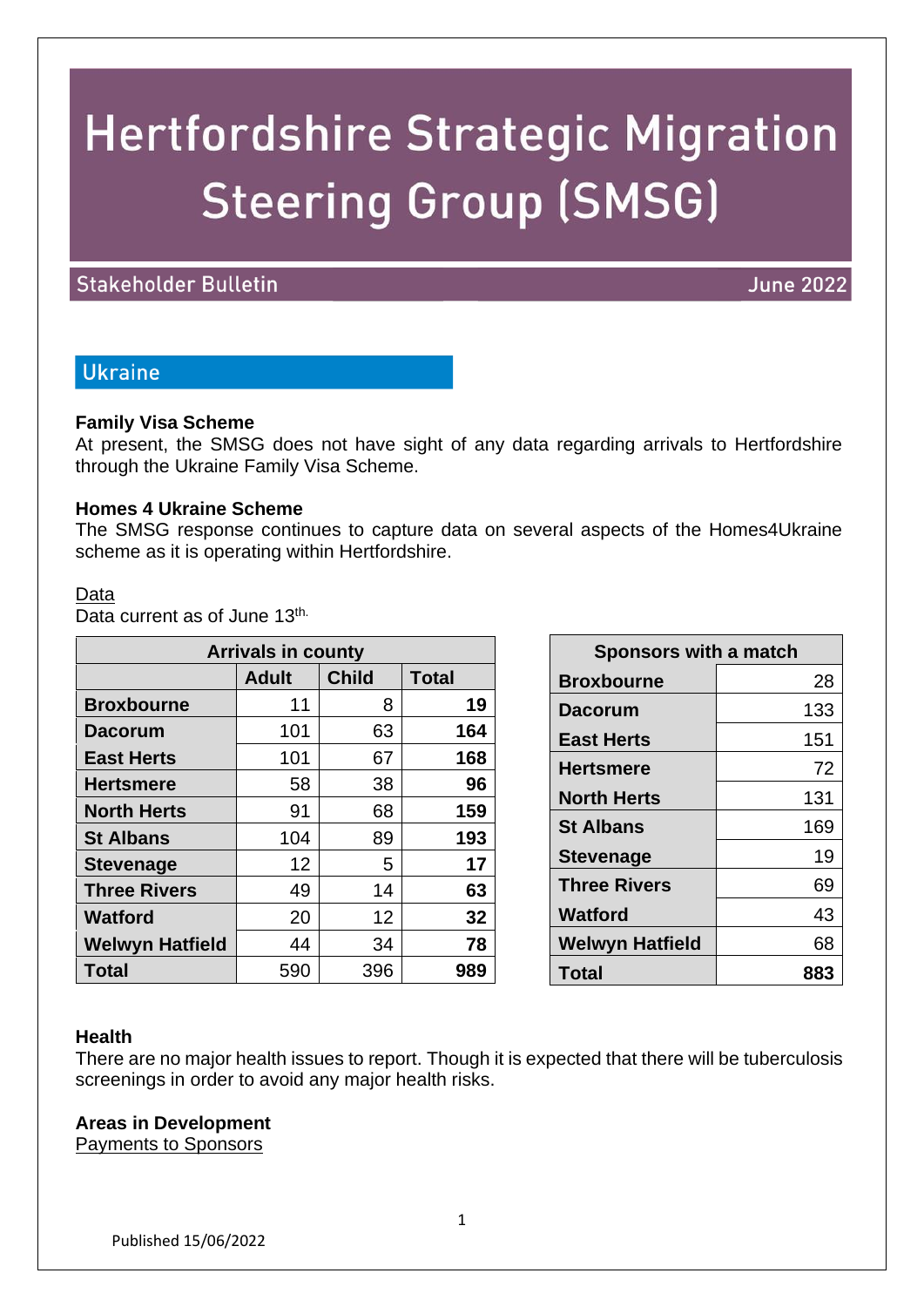Payments to sponsors will be initiated once initial property and safeguarding checks are satisfied.

- The first payment was made by 31st May (to 15 sponsors who have passed all checks).
- The next payment is due by Friday 17th June, for sponsors with quests who arrived in April and May.
- A further payment will run at end of June (31st) which will include anyone who was not part of 1st or 2nd group.
- Payments will then be made on the last day of every month for maximum 12 months.

#### Rematching

In a letter to Local Authority Chief Executives on the 23<sup>rd</sup> of May, the DLUHC have made the following statement regarding rematching:

'Rematching should only be used where it is unviable or unsafe for the sponsorship relationship to continue. Only those who received a visa through the Homes for Ukraine visa route are eligible for rematching, to ensure that those without family links in the UK are prioritised.'

The rematching process is currently being developed. This process will seek to identify a suitable sponsor for Ukrainian guests where a placement has broken down. All checks on the sponsors (property and safeguarding) will need to be completed prior to the match proceeding.

#### Voluntary and Communities Sector

On Thursday 26th May, we had a voluntary sector conference hosted by Communities 1st. Over 100 people attended. In addition to the well-established voluntary and community sector organisations, many of the local community mutual aid groups attended, that have developed to support their local sponsors and Ukrainians.

## Upcoming

The focus for next week is developing the rematching processes. Additionally, progressing to the post office alternative from paypoint vouchers.

## **Contact**

Should you have any feedback or questions relating to the Ukraine support schemes and how they are operating in Hertfordshire, please contact ukrainesupport@hertfordshire.gov.uk.

# **Asylum hotels**

At present there are **5** hotels in Hertfordshire supporting around 500 asylum seekers in total. These are:

- 1. Borehamwood hotel
- 2. Hemel Hempstead hotel
- 3. St Albans hotels
- 4. Markyate hotel
- 5. Welwyn Garden City hotel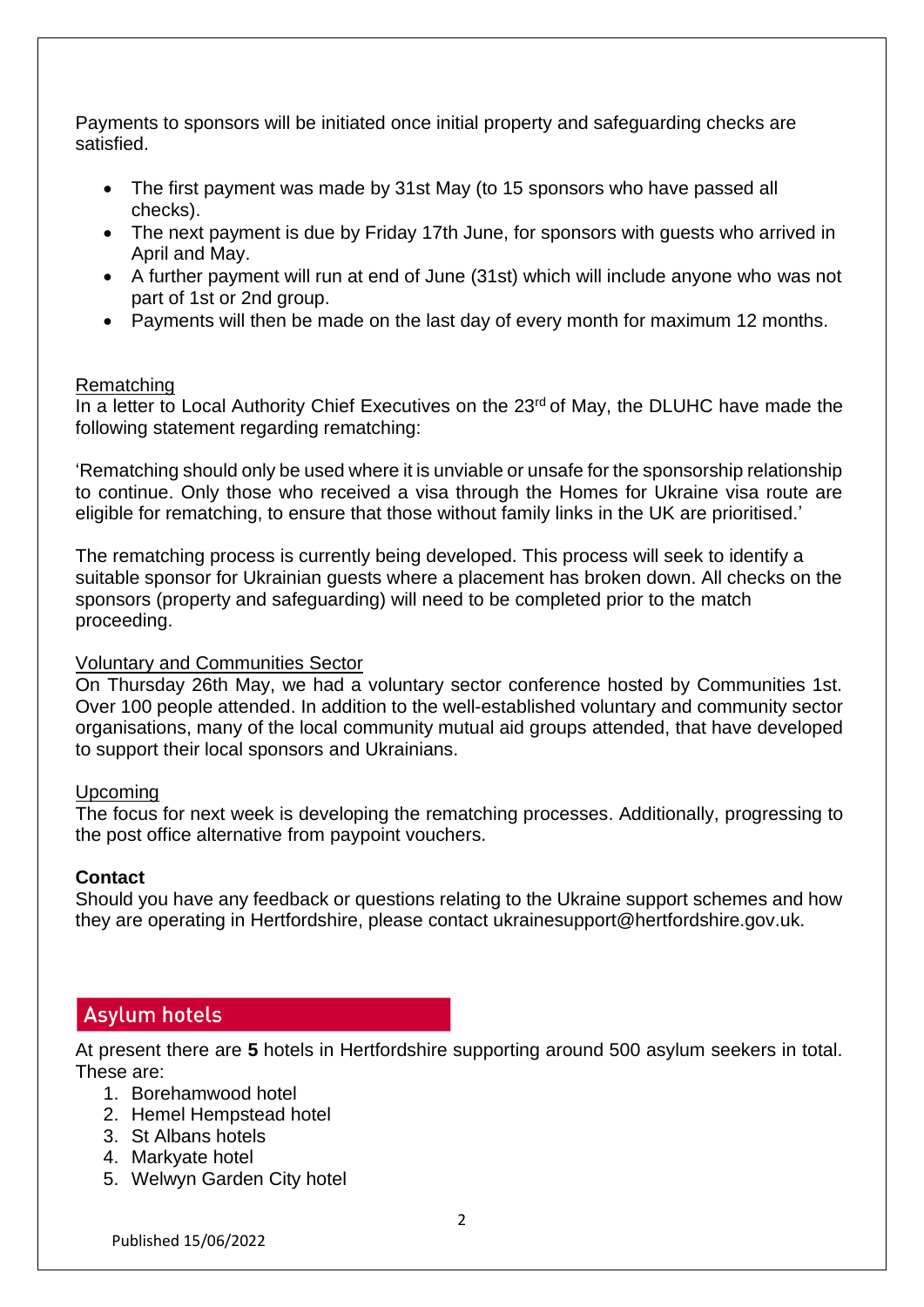In the previous SMSG bulletin published on 12<sup>th</sup> May 2022, it was noted that the Home Office was considering and additional asylum hotel in Watford that had been due to go live in June. It has now been decided that the additional hotel will not go ahead.

There continues to be some issues at the hotel in Markyate, with residents unhappy with arrangements at the hotel around sharing rooms.

The Home Office have started the Asylum Dispersal Consultation Survey, intended to invite views on the future design of a long term, sustainable approach for asylum dispersal. The [link](https://homeoffice.eu.qualtrics.com/jfe/form/SV_7VQkmuOSIjIA5o2) to the survey will be open until July 1<sup>st</sup>. The SMSG will be completing the survey on behalf of Hertfordshire's migration partners. However, we would also encourage all partners to complete the consultation from their organisational perspective.

# Afghan arrivals

Latest housing offers from Districts and Boroughs - Data current as on June 10<sup>th</sup>.

| District/Borough                     | <b>Housing offer (by</b><br>family) | <b>Families</b><br>accommodated |
|--------------------------------------|-------------------------------------|---------------------------------|
| Dacorum Borough Council              |                                     |                                 |
| <b>East Herts District Council</b>   |                                     |                                 |
| Stevenage Borough Council            | 3                                   |                                 |
| <b>Three Rivers District Council</b> | 2                                   | $\mathcal{P}$                   |
| Welwyn Hatfield Borough              | 3                                   |                                 |
| Council                              |                                     |                                 |
| Hertsmere Borough Council            | 2                                   |                                 |
| St Albans City and District          | 3                                   |                                 |
| Council                              |                                     |                                 |
| <b>North Herts District Council</b>  | 2                                   |                                 |
| <b>Broxbourne Borough Council</b>    |                                     |                                 |

Watford Borough Council operate a 'singles only' scheme and are currently housing 17 single Afghan refugees, with 5 who have moved on, and 12 who are currently in the project.

#### **Latest Headlines**

#### Bridging Hotels

There are 460 Afghan residents currently in Bridging Hotels in Hertfordshire, with a further 25 new arrivals due in the next week.

As of June 1<sup>st,</sup> the two Hertsmere bridging hotels have now merged and all residents from across both hotels are now residing in one. This move has resolved a range of issues that some residents were experiencing in one of the hotels and improved morale.

#### Summer Holidays

Herts Sports Partnership is working closely with a range of council and voluntary sector partners to extend the Happy Holiday Activity Programme to all children in the bridging hotels.